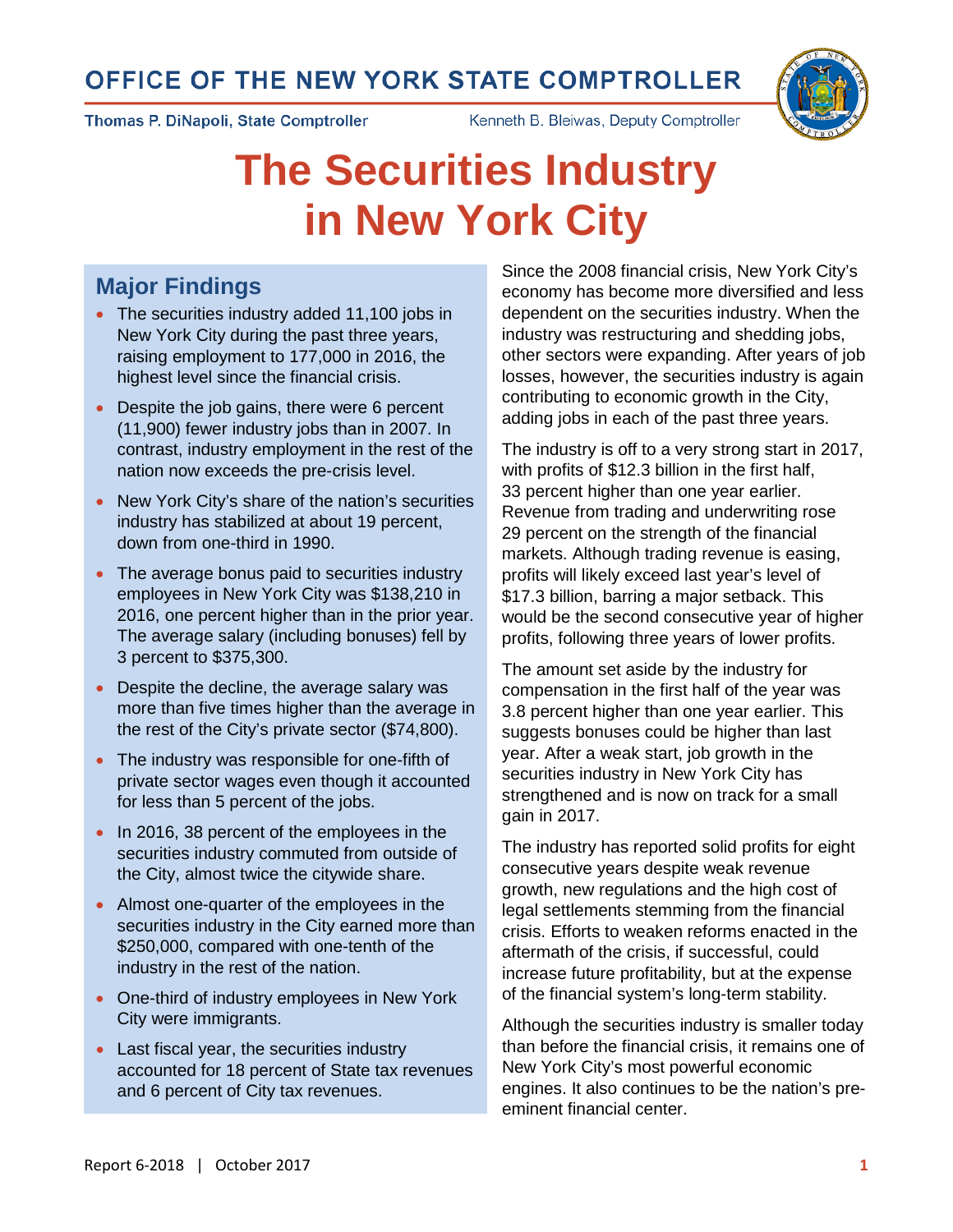## **Financial Regulation**

The 2007-08 financial crisis highlights the consequences of financial institutions incurring too much risk without enough capital to absorb losses. Millions of Americans lost their homes and jobs, and many suffered large losses in the stock market. The United States and many other nations went into deep recessions, requiring monetary and fiscal interventions on a scale not seen since the Great Depression.

Ten years later, the financial industry is better capitalized and less leveraged, mostly because of regulatory changes enacted under the Dodd-Frank Wall Street Reform and Consumer Protection Act. The Act requires large financial institutions to increase their capital reserves and to undergo stress tests to ensure that they have sufficient capital reserves to withstand severe economic conditions.

Dodd-Frank includes the Volcker Rule, which prohibits financial institutions from conducting certain investment activities, such as proprietary trading, or trading with their own accounts. Other rules required changes in compensation practices to discourage excessive risk-taking.

Dodd-Frank also created the Consumer Financial Protection Bureau (CFPB) as an independent agency funded by the Federal Reserve. The CFPB consolidated the rule-making and enforcement authority for consumer financial products (e.g., mortgages) that was previously spread among several agencies.

In February 2017, the President directed the Treasury Department to review regulations affecting the nation's financial system. So far, the Treasury has issued two reports, which include recommendations for consideration.

Some of the Treasury's recommendations have bipartisan support, such as those that focus on reducing regulations for community banks and credit unions. Other recommendations are more controversial, such as those affecting large firms with assets exceeding \$50 billion that have been designated as systemically important banks (i.e., "too big to fail").

The Treasury has recommended significant changes to the Volcker Rule, including changes to the statute, regulations and supervision. While it supports, in principle, the Volcker Rule's limitations on proprietary trading and does not recommend its repeal, the Treasury believes banks with assets of \$10 billion or less should not be subject to the Volcker Rule.

Other recommendations include expanding the types of assets that can be used to meet capital requirements, increasing the asset threshold so fewer banks would be subject to stress tests (from \$10 billion in assets to \$50 billion), and reducing the frequency of stress tests. Another recommendation would eliminate the requirement that firms disclose how much the chief executive officer is paid compared with average workers.

The Treasury also recommends revisiting current capital requirements and allowing firms that elect to maintain a "sufficiently high level of capital" to be exempt from some regulations (including stress tests and the Volcker Rule). It also recommends changes to the regulatory authority and structure of the CFPB.

Many changes would require congressional approval, but some can be implemented administratively. For example, the Labor Department has delayed implementation of the fiduciary rule (which requires investment advisors to provide retirement advice that is in the best interest of the client) for 18 months while it undergoes additional review.

The State Comptroller has expressed concern that proposals to reform the Dodd-Frank Act could eliminate or weaken important safeguards intended to protect consumers, investors and the financial markets. While such efforts could lead to higher profits in the securities industry, they could also lead to greater risk-taking and increased volatility.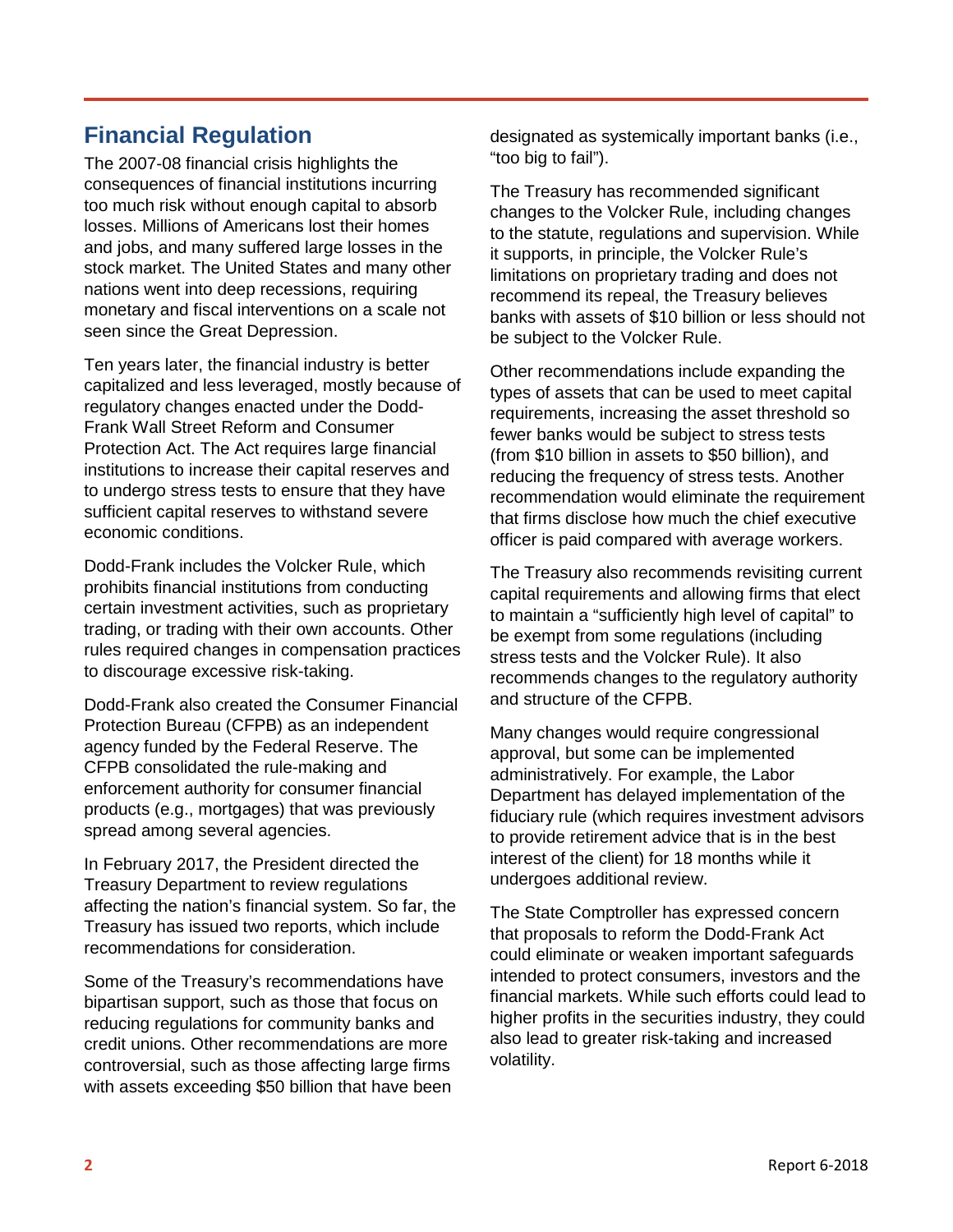## **Industry Profitability**

Securities industry profitability is traditionally measured by the pretax profits of the broker/dealer operations of New York Stock Exchange (NYSE) member firms. Other business lines of the member firms, such as retail and commercial banking, are excluded.

The securities industry had record losses in 2007 and 2008 during the financial crisis. Over the next two years, profitability rebounded to its highest levels on record, aided by the low-interest-rate policies of the Federal Reserve. Profits fell in four of the next five years, as the industry adjusted to new regulations and weak revenue growth, and absorbed the cost of legal settlements stemming from the financial crisis.

In 2016, profits increased by 21 percent to \$17.3 billion, reversing a three-year trend of declining profits (see Figure 1). Increased profitability was driven by cost-cutting and lower noncompensation expenses, which include the cost of legal settlements.

Over the past 25 years, income derived from trading activities has become a smaller share of total revenue. In 2016, trading accounted for less than 7 percent of revenue, down from 28 percent in 1991. As trading revenue has declined over the years, revenue from other sources has gained in importance. For example, revenue from account

supervision and wealth management was responsible for 26 percent of industry revenues in 2016, compared to just 4 percent in 1991.

Profits totaled \$12.3 billion during the first half of 2017, 33 percent higher (\$3 billion) than one year earlier. Profits rose on higher revenue, which increased by 13.5 percent. [1](#page-7-0)

The strength of the financial markets since the presidential election has contributed to stronger revenue growth. While trading revenue was lower in the second quarter than in the first, it still totaled \$7.4 billion during the first half, 40 percent higher than one year ago. Revenue from underwriting securities totaled \$11.3 billion, an increase of 23 percent. Together, these revenue sources were higher by 29 percent (\$4.2 billion).

Other revenue sources were also higher. For example, account supervision and wealth management totaled \$24.7 billion, up 20 percent (\$4 billion) from one year ago.

While profits could be lower in the second half since large firms are reporting weaker trading revenue, profits are still likely to exceed last year's level of \$17.3 billion barring a major setback, such as a market correction. Notably, second-half profits have been lower in seven of the eight years since the 2008 financial crisis. The industry could also benefit from federal tax reform, which could lower corporate tax rates.



#### **FIGURE 1** Securities Industry Profits

Note: Pretax profits for broker/dealer operations of New York Stock Exchange member firms.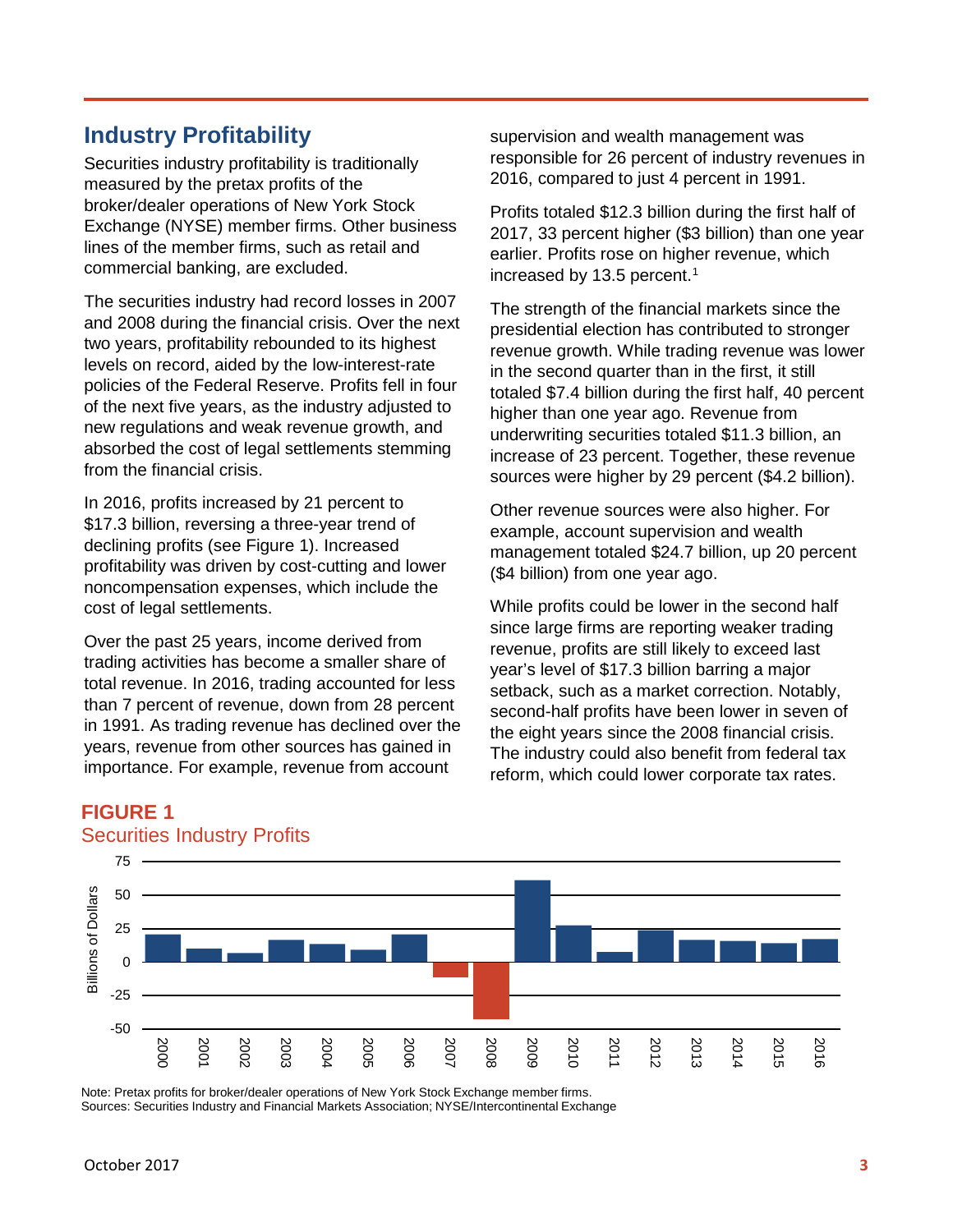## **Employment**

Nationally, the securities industry lost 65,800 jobs between 2008 and 2010, a decline of 7 percent. New York State accounted for one-third of these losses. Despite recent job gains, the industry in New York is still 6 percent smaller than before the financial crisis, while it exceeds the pre-crisis level in the rest of the nation by nearly 4 percent.

Since 2010, California and Texas have each added more securities jobs than New York and have had faster rates of job growth. New York still has many more industry jobs than any other state (197,700 in 2016), more than twice the number of second-ranked California and three times as many as third-ranked Texas.

Securities industry employment in New York City peaked at 201,100 jobs in 2000, but the industry lost 35,200 jobs through 2003 as a result of the terrorist attacks on the World Trade Center and the bursting of the dot-com bubble.

By 2007, the industry had regained two-thirds of the jobs it lost, but the financial crisis caused the industry to shed 22,600 jobs in the City between 2007 and 2010. Although employment rose in 2011, the industry was unable to sustain the recovery and resumed downsizing through 2013 (see Figure 2).

Over the next three years, the industry added 11,100 jobs, bringing employment to 177,000 in 2016, the highest level since the financial crisis. Despite the growth, there were still 6 percent (11,900) fewer industry jobs in New York City than before the financial crisis.

Preliminary employment data show that the industry lost jobs through the first five months of the year, but those losses were more than offset in the following four months, for a net gain of more than 300 jobs so far this year. As of September 2017, there were 178,000 jobs in the securities industry in New York City.

New York City's share of the nation's securities industry has shrunk over the past three decades, primarily because of geographic diversification, new technologies and cost-cutting. In 1990, New York City accounted for one-third of the nation's securities industry jobs, but its share fell to 24 percent by 2000. Since the attacks on the World Trade Center in 2001, the City's share has fallen further to 19 percent.

New York City's share of the industry in New York State declined from nearly 96 percent in 1990 to 93 percent in 2000. Since 2005, New York City has accounted for about 89 percent of the State's securities industry. Most of the job growth in the rest of the State since 1990 has been on Long Island and in Westchester County.



#### **FIGURE 2** Annual Change in Securities Industry Employment

Sources: NYS Department of Labor; OSC analysis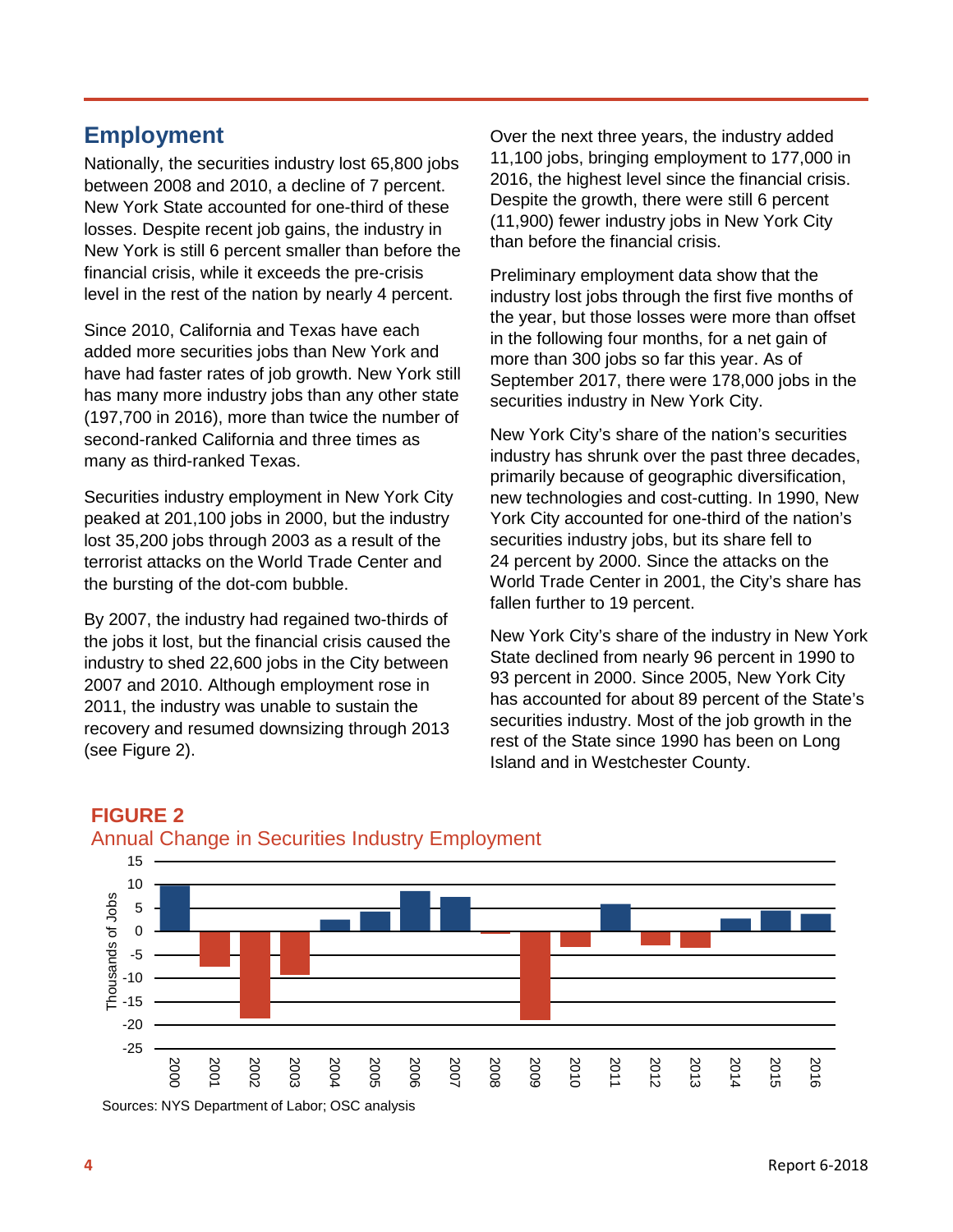## **Bonuses**

Following the financial crisis, the securities industry changed its compensation practices in response to new regulations and guidelines designed to discourage excessive risk-taking. Firms raised base salaries, and now pay a smaller share of bonuses in the current year while deferring a larger share to future years.

Despite these actions, bonuses remain an important part of the compensation packages paid to securities industry employees. OSC estimates that bonuses account for about onethird of the average salary of industry employees working in New York City.

Like most businesses, financial firms report compensation (i.e., base salaries, fringe benefits, and bonuses including deferred remuneration) on an accrual basis of accounting. As such, most of the resources that are being set aside for performance-related compensation during 2017 will be paid in January through March of 2018.

In March 2017, the Office of the State Comptroller (OSC) estimated that the bonus pool paid to New York City's securities industry employees for work performed in 2016 (including bonuses deferred

from prior years) rose by 2 percent to \$23.9 billion (see Figure 3), the first increase in three years.

The average bonus was \$138,210 in 2016, which was 1 percent higher than in the prior year (also shown in Figure 3). The average bonus rose at a slower rate than the bonus pool because the pool was shared by a larger number of employees than in the previous year.

The amount set aside for compensation by the member firms of the New York Stock Exchange in the first half of 2017 was 3.8 percent higher than one year earlier, which suggests that bonuses could be higher than last year. OSC will release its estimate for 2017 bonuses for industry employees in New York City in March 2018.

## **Average Salaries**

In 2016, the average salary (including bonuses) in New York City's securities industry declined by 3 percent to \$375,300. Nonetheless, the securities industry has the highest average salary, by far, of any major industry in New York City. Other high-wage industries include banking (\$185,000), broadcasting (\$162,100), insurance (\$159,200) and the tech sector (\$147,300).

#### **FIGURE 3**

#### Securities Industry Bonuses in New York City



Note: Bonuses for securities industry employees who work in New York City. Estimates include deferred bonuses that have been realized. Sources: NYS Department of Labor; OSC analysis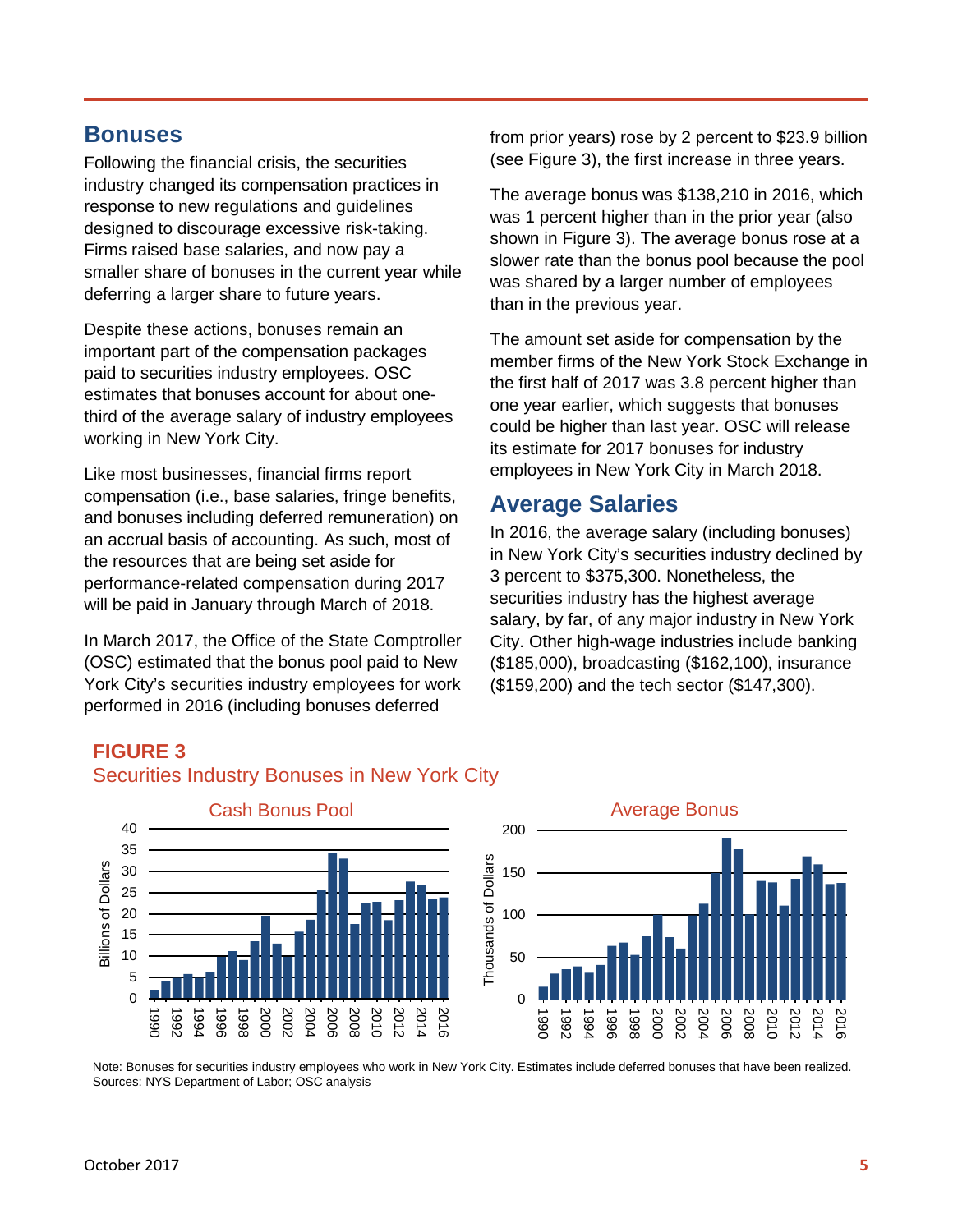The average salary in the securities industry has fallen by 19 percent since 2007, after adjusting for inflation. As shown in Figure 4, the decline has narrowed the pay gap between the securities industry and the rest of the private sector.

#### **FIGURE 4**

#### Average Salaries in New York City Adjusted for Inflation



The average securities salary was six times higher than the average in the rest of the private sector in 2007, but the pay gap narrowed to five times in 2016. Nonetheless, the gap is still much wider than in 1981, when the industry salary was twice as much as the average in the rest of the private sector.

Nationally, workers in the securities industry earned an average of \$212,000 in 2016. New York State had the highest average salary (\$359,100), followed by Connecticut (\$294,700), Massachusetts (\$263,200) and California (\$230,900). However, eight of the ten states with the largest securities industries have had stronger salary growth than New York since 2007.

The high average salary in New York is driven by New York City, where the average is substantially higher (\$375,300) than in the rest of the State (\$230,600) and in the rest of the nation (\$174,000). This reflects the concentration of highly compensated employees, such as chief executive officers. In 2016, 24 percent of industry employees who worked in New York City earned more than \$250,000, compared with 10 percent in the rest of the nation. (Only 2.5 percent of the workers in the rest of the City's workforce earned more than \$250,000.)

The average salaries of industry jobs in the suburbs have been growing faster than in New York City. In 2016, the average salary in Long Island was \$354,400, 18 percent higher than in 2007 after taking inflation into account. In Westchester County, the average salary grew by 9 percent to reach \$256,700.

## **Workforce Characteristics**

In 2016, more than two-thirds of the workers in New York City's securities industry were male and 87 percent had a bachelor's degree or higher. Nearly two-thirds were white and more than one-fifth were Asian; only 13 percent were Black or Hispanic. One-third (32 percent) were immigrants and most (78 percent) came from Asia and Europe.

Commuters who reside outside of the City accounted for 38 percent of the workers in the securities industry in 2016, almost twice the citywide share (22 percent). One-fifth of all workers came from New Jersey, while 6 percent lived on Long Island and 6 percent came from Westchester County (see Figure 5). A total of 5 percent came from Connecticut and other states.

#### **FIGURE 5**

#### Place of Residence Employees in New York City's Securities Industry



Sources: U.S. Census Bureau; OSC analysis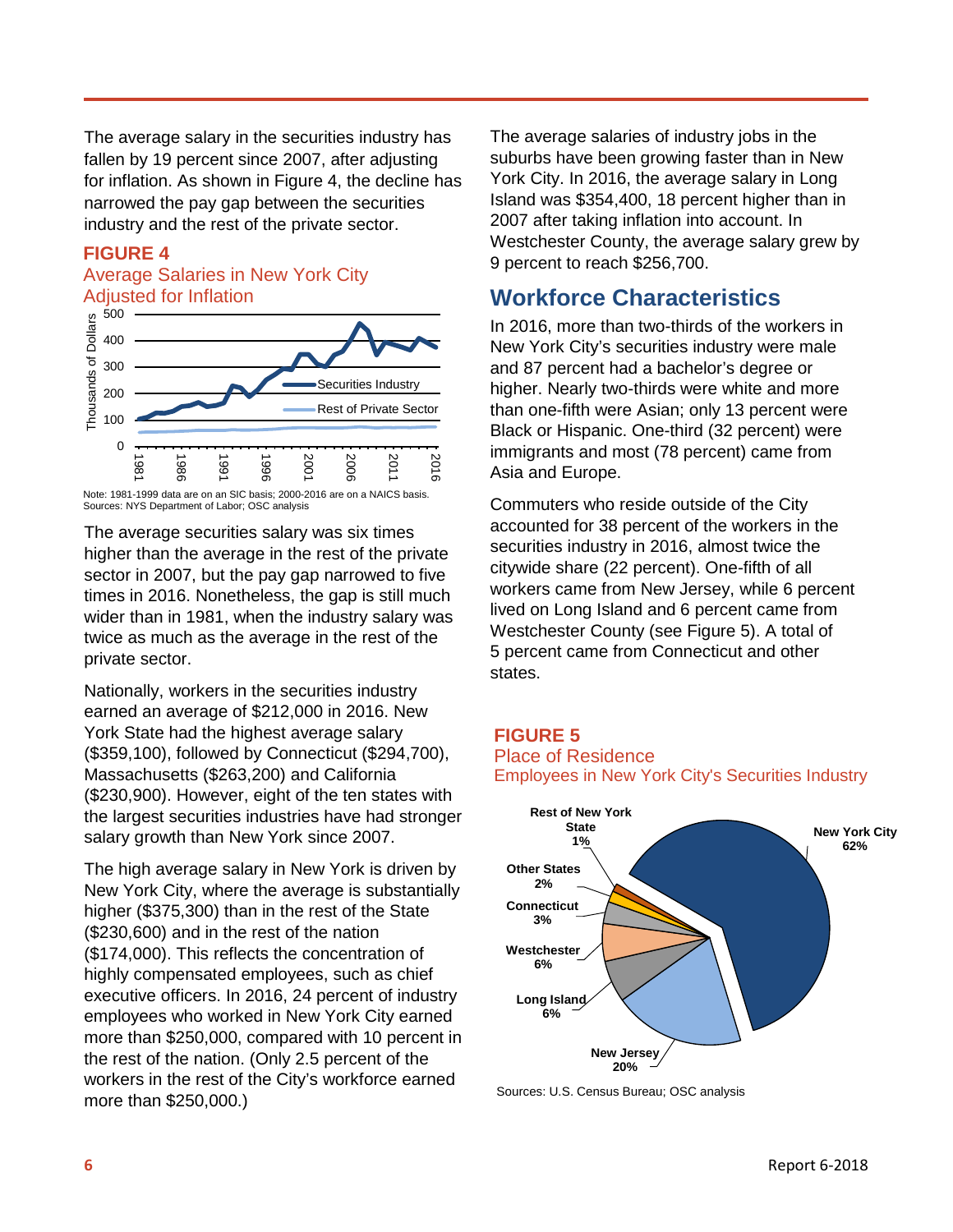## **Role in New York City's Economy**

Historically, the securities industry has been New York City's most powerful economic engine. In the two prior economic recoveries, it accounted for an average of 10 percent of the private sector job gains. In the current recovery, however, the industry has played a much smaller role.

Since the financial crisis, New York City's economy has become more diversified and less dependent on the securities industry. Other employment sectors, such as the tech sector and business services, are playing larger roles in job and wage growth. A more diversified economy helps insulate the City against downturns, making it less dependent on one industry for growth.

New York City lost 100,100 jobs in 2009 at the peak of the Great Recession, including 18,800 jobs in the securities industry. Since then, the City has added nearly 630,000 jobs, but the securities industry was responsible for less than 2 percent of those jobs. In fact, the industry was a drag on the economy during the first part of the recovery, losing 3,700 more jobs between 2009 and 2013 while other sectors were adding jobs.

Since then, the securities industry has been contributing to employment growth, adding 11,100 jobs between 2013 and 2016. The resumption of job growth has occurred while growth in some other sectors, such as retail, manufacturing, construction, and leisure and hospitality, has begun to slow. Even though the industry was responsible for just 3 percent of the job gains in New York City between 2013 and 2016, it was responsible for 15 percent of the increase in private sector wages, second only to business services (see Figure 6).

The securities industry is smaller today than before the financial crisis, but it remains an important part of New York City's economy. While it accounted for just 4.8 percent of private sector jobs in 2016, it was responsible for 20.1 percent of all private sector wages paid in New York City (down from 28.2 percent in 2007).

The high incomes earned by securities industry employees create economic activity not just in New York City, but in the surrounding region. OSC estimates that 1 in 10 jobs in the City and 1 in 16 jobs in the State are either directly or indirectly associated with the securities industry.

OSC had previously reported that each job gained or lost in the industry leads to the creation or loss of three additional jobs in other industries. However, the multiplier effect has declined to two additional jobs in recent years, as wages have fallen.<sup>[2](#page-7-1)</sup>

#### **FIGURE 6**



### Industry Share of the Growth in Private Sector Wages 2013 to 2016

Sources: NYS Department of Labor; OSC analysis